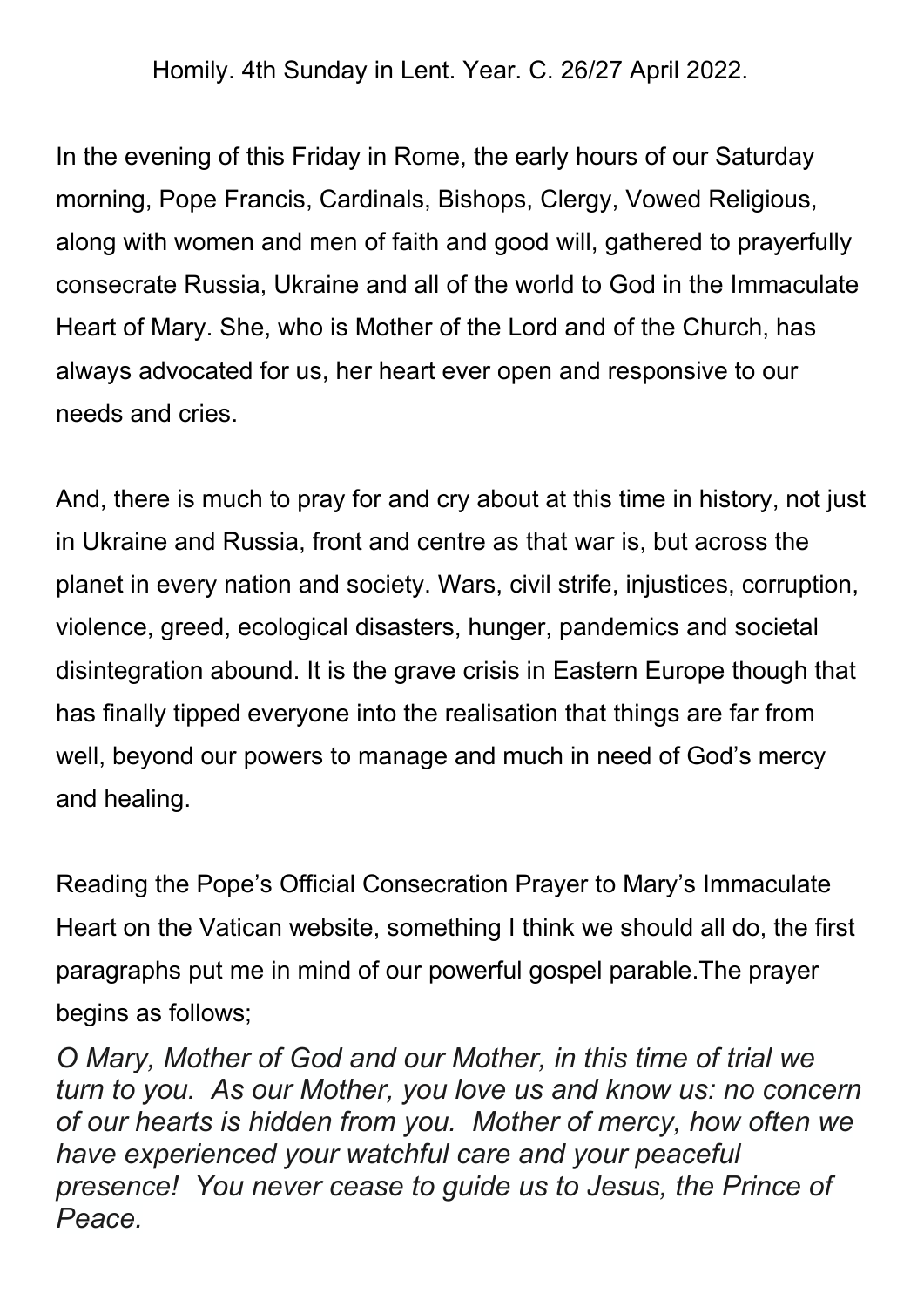*Yet we have strayed from that path of peace. We have forgotten the lesson learned from the tragedies of the last century, the sacrifice of the millions who fell in two world wars. We have disregarded the commitments we made as a community of nations. We have betrayed peoples dreams of peace and the hopes of the young. We grew sick with greed, we thought only of our own nations and their interests, we grew indifferent and were caught up in our selfish needs and concerns. We chose to ignore God, to be satisfied with our illusions, to grow arrogant and aggressive, to suppress innocent lives and to stockpile weapons. We stopped being our neighbour s keepers and stewards of our common home. We have ravaged the garden of the earth with war and by our sins we have broken the heart of our heavenly Father, who desires us to be brothers and sisters. We grew indifferent to everyone and everything except ourselves. Now with shame we cry out: Forgive us, Lord!*

*Holy Mother, amid the misery of our sinfulness, amid our struggles and weaknesses, amid the mystery of the iniquity that is evil and war, you remind us that God never abandons us, but continues to look upon us with love, ever ready to forgive us and raise us up to new life. He has given you to us and made your Immaculate Heart a refuge for the Church and for all humanity. By God s gracious will, you are ever with us; even in the most troubled moments of our history, you are there to guide us with your tender love. We now turn to you and knock at the door of your heart. We who are your beloved children.*

While this Consecration goes on this is enough to see that both sons of the parable are alive and kicking in us; devoted but resentful, wasteful but repentant. There lives in each of us a Pharisee and Scribe along with a Tax Collector and Sinner, both standing before Jesus, but ill at ease before each other.